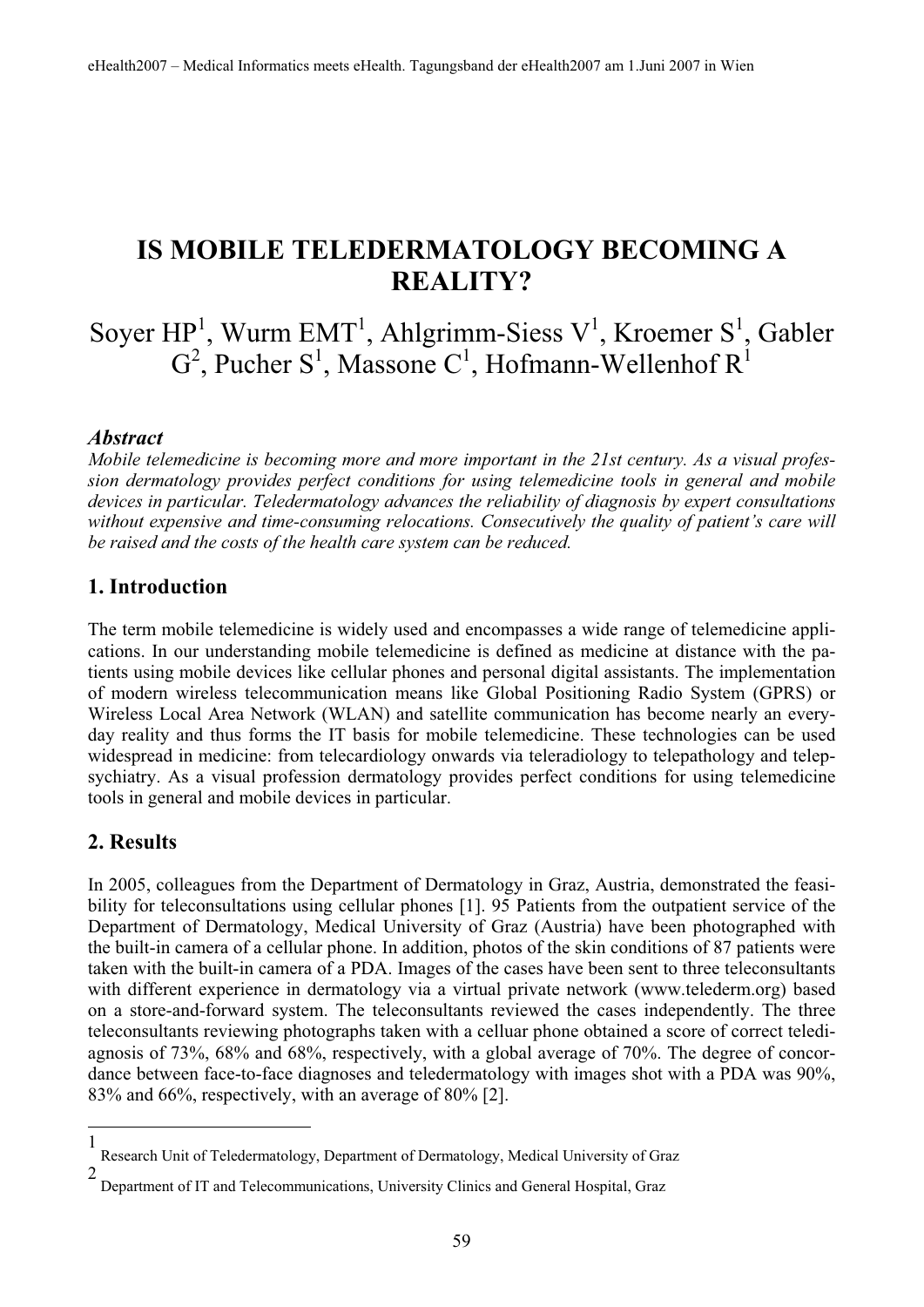In another study conducted recently in Graz 58 patients from an outpatient setting were included and a maximum of 3 still images per patient was shot using the built-in camera (1,3 Megapixel, Resolution with 640x480 Pixels) of a mobile phone. The first image was an overview image of a representative skin lesion, the other two were images from the lesion in close-up view. Subsequently, these images were stored as a JPEG file, transmitted via data-cable to a PC and integrated into a web application. Then the patient was examined by the specialist in the outpatient service while the images were diagnosed independently by two teledermatologists. Finally, the face-to-face diagnoses were compared with the results of the teleconsultation. Elaboration of final results is still pending, but overall the results seems to be very promising (publication in progress).

Our latest feasibility study with special emphasis on pigmented skin tumors was conducted with a modern cellular phone including 2 Megapixel built-in camera providing images with a resolution of 1632x1224 Pixels. This camera has an Autofocus-Function and Macro-Mode. 18 patients were selected consecutively in the Pigmented Skin Lesions Clinic. The physicians took 4 images of each patient: The first and second images were an overview respectively a close-up image of the skin lesion. The third image was taken with a magnifying glass with 8 times enlargement. The fourth image was taken with a polarized light source providing a dermoscopic image. Two teleconsultants reviewed the images on a specific web application where images had been uploaded in JPEG format. The telediagnoses of the pigmented skin tumors were then compared to the face-to-face diagnoses. The 2 teleconsultants obtained a score of correct telediagnosis of 95%. In comparison with the "older" studies the quality of the images in the latest feasibilty study is much better, probably because of the Autofocus-Function and the high resolution of the telephone camera representing the fast development of the telecommunication sector (PloS One; submitted).

### **3. Discussion**

Currently, in many medical specialities research in telemedicine is focusing on developing and testing new ways to utilize cellular phones for home-based health data acquisition. Home monitoring using information and communication technologies is particularly suitable for managing chronic diseases and a number of clinical trials have indicated the value of this concept to optimize therapy in hypertension, diabetes, asthma as well as to reduce hospitalization for patients with heart failures [3]. The results of our preliminary studies summarized herein show for the first time the potentiality of mobile teledermatology as a useful tool for telemedical consultations of inflammatory skin diseases as well as a triage system for pigmented skin lesions. In accordance with the new formulated concept of "person-centred health system" this approach opens up new horizons for persons with numerous moles and suspicious pigmented skin lesions. In fact, one of the cardinal points of the eHealth program of the European Commission Information Society and Media is the prevention and management of diseases through research on "Personal Health Systems". The hallmark of this concept is to empower citizens to adopt an active role in managing their own health status and, in addition, facilitating early diagnosis of diseases [4]. In this context mobile teledermatology has the potential to become an easy applicable tool for everyone and may open the door for a new flexible triage system for inflammatory skin diseases as well as for detection of skin cancer in general and melanoma in particular. A person concerned about a rapidly emerging inflammatory skin disease or a changing mole can capture an image of a given lesion with a cellular phone and send it to a specialized telemedicine centre for triage. Certainly, the legal aspects concerning mobile teleconsultations have to be revaluated based on a new definition of doctor-patient-relationship. Moreover, prospective, randomized clinical studies are needed to test and standardize the proposed mobile approach.